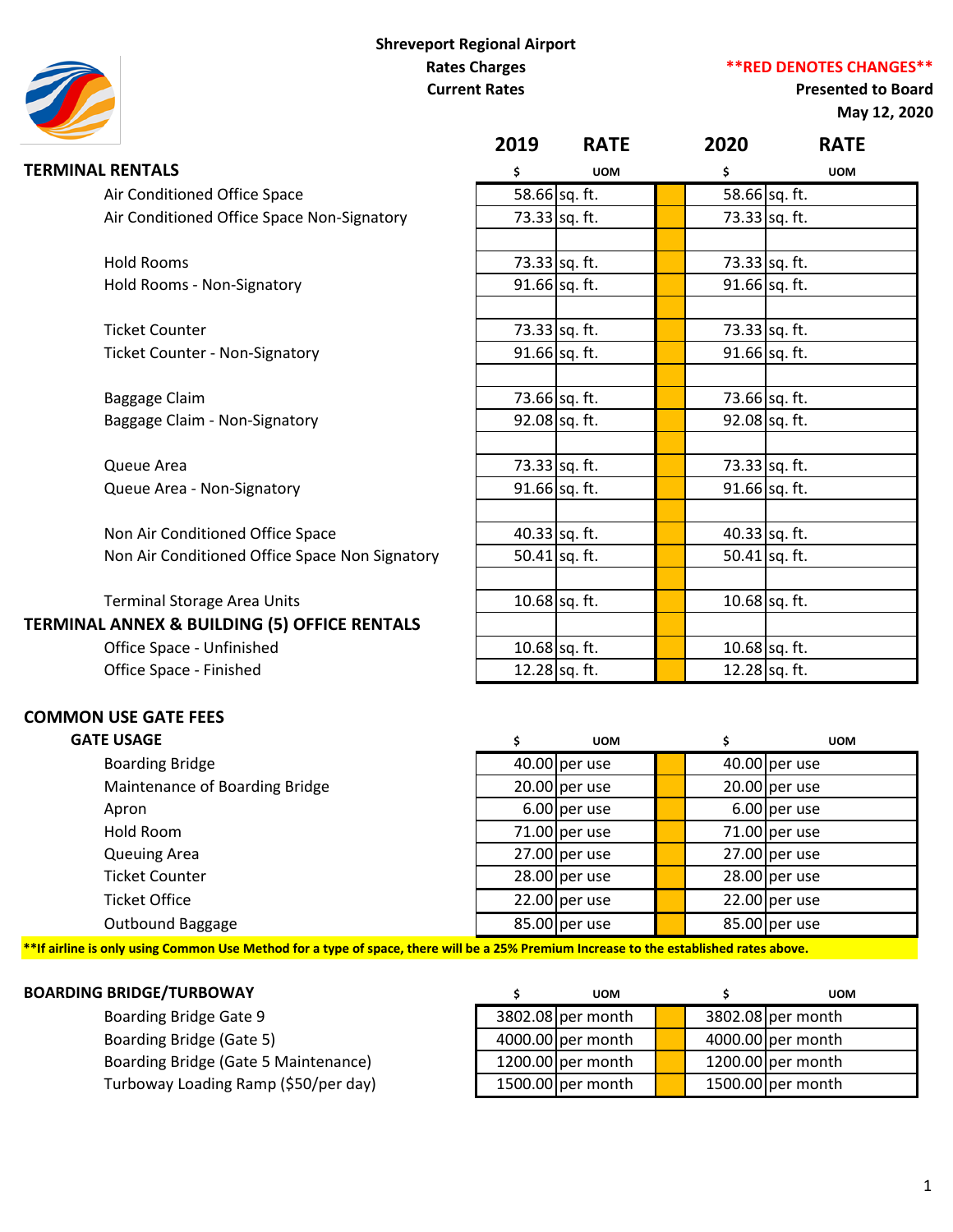# **Shreveport Regional Airport Rates Charges Current Rates**

**Presented to Board May 12, 2020**

|                                                     | 2019       | <b>RATE</b>        | 2020       | <b>RATE</b>         |  |
|-----------------------------------------------------|------------|--------------------|------------|---------------------|--|
| <b>ID KEY FEES</b>                                  |            | <b>UOM</b>         |            | <b>UOM</b>          |  |
| Badge Fee (Background Check - \$60, Badge Fee \$40) |            | 100.00 per 2 years |            | 100.00 per 2 years  |  |
| Renewal                                             |            | 100.00 per 2 years |            | 100.00 per 2 years  |  |
| Lost/Unreturned Badge                               | 50.00 each |                    | 50.00 each |                     |  |
| <b>Terminal Badge Only</b>                          |            | 50.00 per 2 years  |            | 50.00 $per 2 years$ |  |
|                                                     |            |                    |            |                     |  |

50.00 hour **1 50.00** hour

20.00 hour **1** 20.00 hour

### **BADGE AND KEY FEES**

Badge Fee (Background Check - \$60, Badge Fee \$40) Lost/Unreturned Badge Terminal Badge Only Duplicate Key **10.00 each 10.00 each** 10.00 each 10.00 each

### **CONFERENCE ROOM RENTALS \$ UOM \$ UOM**

3rd Floor Conference Room A 250.00 day 250.00 day 250.00 day

Security Deposit 250.00 day 250.00 day 250.00 day 250.00 day 3rd Floor Conference Room B 100.00 day 100.00 day 100.00 day

Security Deposit **100.00 assumed by Contract Contract Contract Contract Contract Contract Contract Contract Contract Contract Contract Contract Contract Contract Contract Contract Contract Contract Contract Contract Contra** Airport Training Room **50.00** day 50.00 day 50.00 day 50.00 day Custodial Service **1988** Custodial Service **1988** Solomon Solomon Solomon Solomon Solomon Solomon Solomon Solomon Solomon Solomon Solomon Solomon Solomon Solomon Solomon Solomon Solomon Solomon Solomon Solomon Solomon Solo

### **\*\* All room rentals will be assessed a custodial fee of \$50**

| Apron Fee                                |
|------------------------------------------|
| Fuel Flowage Fee - Air Carrier Flights   |
| Fuel Flowage Fee - Non Carrier Aviation  |
| Fuel Flowage Fee - Non Aviation          |
| Fuel Flowage Fee - Military              |
| Self-Fuel Permit                         |
| <b>Landing Fees</b>                      |
| Signatory                                |
| Non-Signatory                            |
| (RON) Remain Over Night Aircraft Parking |
| Signatory                                |

| <b>AIRFIELD FEES</b>                     | <b>UOM</b>         |  | <b>UOM</b>         |
|------------------------------------------|--------------------|--|--------------------|
| Apron Fee                                | 708.33 per month   |  | 708.33 per month   |
| Fuel Flowage Fee - Air Carrier Flights   | $0.08$ gallon      |  | $0.04$ gallon      |
| Fuel Flowage Fee - Non Carrier Aviation  | $0.08$ gallon      |  | $0.08$ gallon      |
| Fuel Flowage Fee - Non Aviation          | $0.08$ gallon      |  | $0.08$ gallon      |
| Fuel Flowage Fee - Military              | $0.05$ gallon      |  | 0.04 gallon        |
| Self-Fuel Permit                         | $25.00$ per month  |  | 25.00 per month    |
| <b>Landing Fees</b>                      |                    |  |                    |
| Signatory                                | 3.10 per 1,000 lb. |  | 3.10 per 1,000 lb. |
| Non-Signatory                            | 3.88 per 1,000 lb. |  | 3.88 per 1,000 lb. |
| (RON) Remain Over Night Aircraft Parking |                    |  |                    |
| Signatory                                | 110.00 per night   |  | 110.00 per night   |
| Non-Signatory                            | 138.00 per night   |  | 138.00 per night   |

### **CARGO AREA RENTAL**

### **Cargo Apron Parking Fee**

| Cargo Bays                     | <b>UOM</b>         |               | <b>UOM</b>         |
|--------------------------------|--------------------|---------------|--------------------|
| East                           | $4.50$ sq. ft.     |               | $4.50$ sq. ft.     |
| West                           | 10.98 sq. ft.      | 10.98 sq. ft. |                    |
| <b>Cargo Apron Parking Fee</b> |                    |               |                    |
| Signatory                      | $0.60$ sq. ft.     |               | $0.60$ sq. ft.     |
| Non-Signatory                  | $0.75$ sq. ft.     |               | $0.75$ sq. ft.     |
| Big Rig Parking (per vehicle)  | $100.00$ per month |               | $100.00$ per month |